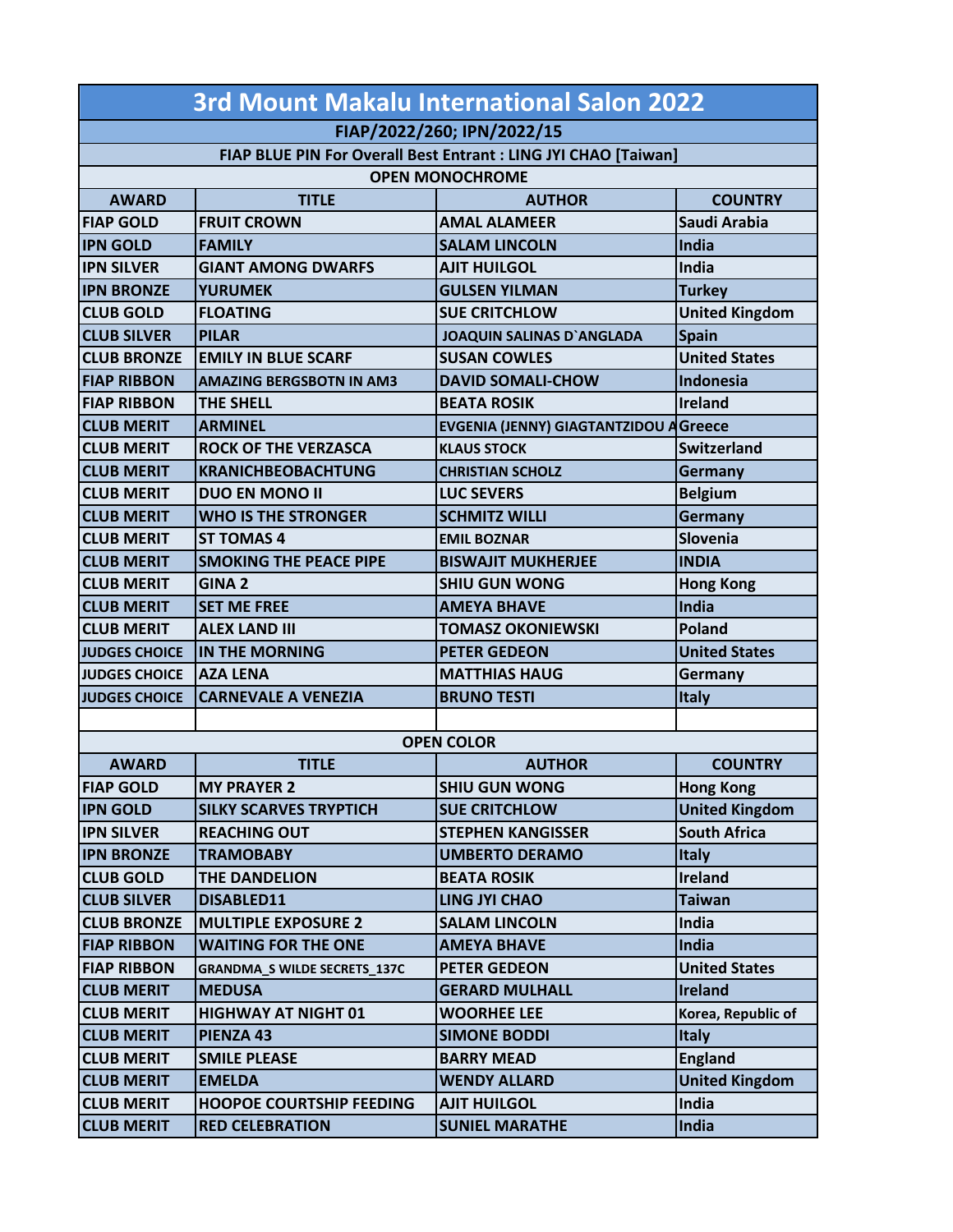| <b>CLUB MERIT</b>    | <b>TRAFFIC AT WORK</b>                 | <b>PANTELIS KRANOS</b>           | <b>Cyprus</b>         |  |  |
|----------------------|----------------------------------------|----------------------------------|-----------------------|--|--|
| <b>CLUB MERIT</b>    | <b>IN UNISON</b>                       | <b>PETER HYETT</b>               | <b>United Kingdom</b> |  |  |
| <b>CLUB MERIT</b>    | <b>EVERYBODY WANTS YOUR TIME</b>       | <b>FRANCOIS VENTER</b>           | <b>South Africa</b>   |  |  |
| <b>JUDGES CHOICE</b> | <b>STRIKING GREENLAND IN MORNING3</b>  | <b>DAVID SOMALI-CHOW</b>         | Indonesia             |  |  |
| <b>JUDGES CHOICE</b> | <b>UNIVERSAL TIME</b>                  | <b>CLAUDE SIMON</b>              | <b>Belgium</b>        |  |  |
| <b>JUDGES CHOICE</b> | <b>MISS MAVIS IN FOX FUR</b>           | <b>SUSAN COWLES</b>              | <b>United States</b>  |  |  |
|                      |                                        |                                  |                       |  |  |
|                      |                                        | <b>WOMAN</b> [ Mono+Color]       |                       |  |  |
| <b>AWARD</b>         | <b>TITLE</b>                           | <b>AUTHOR</b>                    | <b>COUNTRY</b>        |  |  |
| <b>FIAP GOLD</b>     | <b>WARRIOR</b>                         | <b>BARRY MEAD</b>                | <b>England</b>        |  |  |
| <b>IPN GOLD</b>      | <b>SUNSET COLORS</b>                   | <b>AMAL ALAMEER</b>              | Saudi Arabia          |  |  |
| <b>IPN SILVER</b>    | <b>FADING MEMORIES</b>                 | <b>WENDY ALLARD</b>              | <b>United Kingdom</b> |  |  |
| <b>IPN BRONZE</b>    | <b>ATTENTIVE</b>                       | <b>LUC SEVERS</b>                | <b>Belgium</b>        |  |  |
| <b>CLUB GOLD</b>     | <b>RIBBON DANCE</b>                    | <b>LING JYI CHAO</b>             | <b>Taiwan</b>         |  |  |
| <b>CLUB SILVER</b>   | <b>BALERINA</b>                        | <b>MATTHIAS HAUG</b>             | Germany               |  |  |
| <b>CLUB BRONZE</b>   | <b>ANNE DUFFY17751</b>                 | <b>ROBERT HORTON</b>             | <b>Australia</b>      |  |  |
| <b>FIAP RIBBON</b>   | <b>SILHOUETTE</b>                      | <b>SUNIEL MARATHE</b>            | India                 |  |  |
| <b>FIAP RIBBON</b>   | <b>ADDICTION</b>                       | <b>VENKATA SIVAKUMAR GOLI</b>    | India                 |  |  |
| <b>CLUB MERIT</b>    | <b>ASLEEP IN LAS VEGAS</b>             | <b>MARGARET BOIKE</b>            | <b>United States</b>  |  |  |
| <b>CLUB MERIT</b>    | <b>IN THE RAIN</b>                     | <b>BEATA ROSIK</b>               | Ireland               |  |  |
| <b>CLUB MERIT</b>    | <b>FLOWERS IN RUIN</b>                 | <b>GERARD MULHALL</b>            | <b>Ireland</b>        |  |  |
| <b>CLUB MERIT</b>    | THAT DANCE OF SALOME NO56              | <b>PETER GEDEON</b>              | <b>United States</b>  |  |  |
| <b>CLUB MERIT</b>    | <b>THE FLOWER GIRL</b>                 | <b>BISWAJIT MUKHERJEE</b>        | India                 |  |  |
| <b>CLUB MERIT</b>    | <b>SEXY EYES</b>                       | <b>AMEYA BHAVE</b>               | India                 |  |  |
| <b>CLUB MERIT</b>    | <b>HIMBA OMUKAZENDU</b>                | <b>CLAUDE SIMON</b>              | <b>Belgium</b>        |  |  |
| <b>CLUB MERIT</b>    | <b>MEL AND RECORDER 20</b>             | <b>CHRIS WHITTY</b>              | <b>United Kingdom</b> |  |  |
| <b>CLUB MERIT</b>    | <b>LOTTA</b>                           | <b>HARRY DAEMEN</b>              | <b>Luxembourg</b>     |  |  |
| <b>CLUB MERIT</b>    | <b>LIFELONG GRIEF</b>                  | <b>BRANKA VUCICEVIC VUCKOVIC</b> | <b>Serbia</b>         |  |  |
| <b>JUDGES CHOICE</b> | <b>DRESSMAKERS OPUS 2</b>              | <b>BJARNE JUHL HANSEN</b>        | <b>Denmark</b>        |  |  |
| <b>JUDGES CHOICE</b> | <b>MALAIKA</b>                         | <b>STEPHEN KANGISSER</b>         | <b>South Africa</b>   |  |  |
| <b>JUDGES CHOICE</b> | <b>ELLA RELAXED IN POSE</b>            | <b>KLAUS STOCK</b>               | <b>Switzerland</b>    |  |  |
|                      |                                        |                                  |                       |  |  |
|                      |                                        | <b>NATURE</b>                    |                       |  |  |
| <b>AWARD</b>         | <b>TITLE</b>                           | <b>AUTHOR</b>                    | <b>COUNTRY</b>        |  |  |
| <b>FIAP GOLD</b>     | OWL <sub>7</sub>                       | <b>LING JYI CHAO</b>             | <b>Taiwan</b>         |  |  |
| <b>IPN GOLD</b>      | <b>LOVE FOR EVER 3</b>                 | <b>SUBRATA NATH</b>              | India                 |  |  |
| <b>IPN SILVER</b>    | <b>SPOT BILLED PELICAN TOSSED FISH</b> | <b>SARASWATIRAO KORLAPATI</b>    | India                 |  |  |
| <b>IPN BRONZE</b>    | <b>MASAI CHEETAHS 3</b>                | <b>LEE ENG TAN</b>               | <b>Singapore</b>      |  |  |
| <b>CLUB GOLD</b>     | <b>ATTACKING CHEETAHS</b>              | SATHYANARAYANA C R               | India                 |  |  |
| <b>CLUB SILVER</b>   | <b>WAITING FOR THE WORM</b>            | <b>SUE CRITCHLOW</b>             | <b>United Kingdom</b> |  |  |
| <b>CLUB BRONZE</b>   | <b>PARALLEL</b>                        | <b>UMBERTO DERAMO</b>            | <b>Italy</b>          |  |  |
| <b>FIAP RIBBON</b>   | <b>SIMBA AND THE KING</b>              | <b>LARRY THO DAO</b>             | <b>United States</b>  |  |  |
| <b>FIAP RIBBON</b>   | <b>SEALS PLAYFIGHTING</b>              | <b>AJIT HUILGOL</b>              | India                 |  |  |
| <b>CLUB MERIT</b>    | <b>DEATH GASP</b>                      | <b>GIRIDHARAN VIJAY</b>          | India                 |  |  |
| <b>CLUB MERIT</b>    | <b>PEREGRINE AND PREY</b>              | <b>PAUL BALFE</b>                | <b>Australia</b>      |  |  |
| <b>CLUB MERIT</b>    | <b>FLAMINGO FAMILY</b>                 | <b>PANTELIS KRANOS</b>           | <b>Cyprus</b>         |  |  |
| <b>CLUB MERIT</b>    | <b>BLACKBIRD IN WINTERTIME</b>         | <b>SCHMITZ WILLI</b>             | Germany               |  |  |